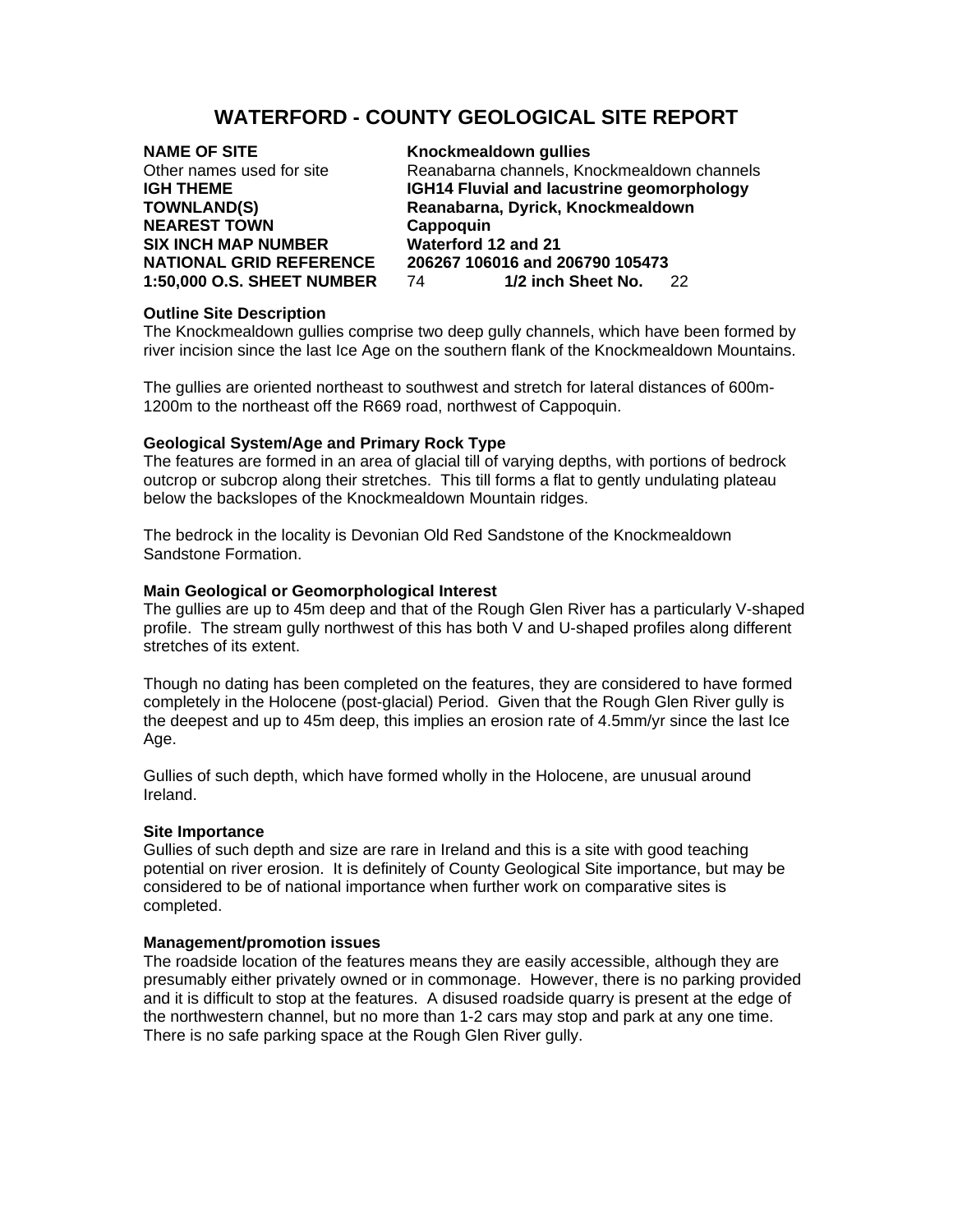

Steep 'V' shaped profile along bedrock stretch of the northwestern channel, with Knockmealdown in the distance.



The northwestern channel, etched in glacial till, hence relatively gentle slopes.



Steep 'V' shaped profile of the Rough Glen gully, Knocknagnauv in the distance.